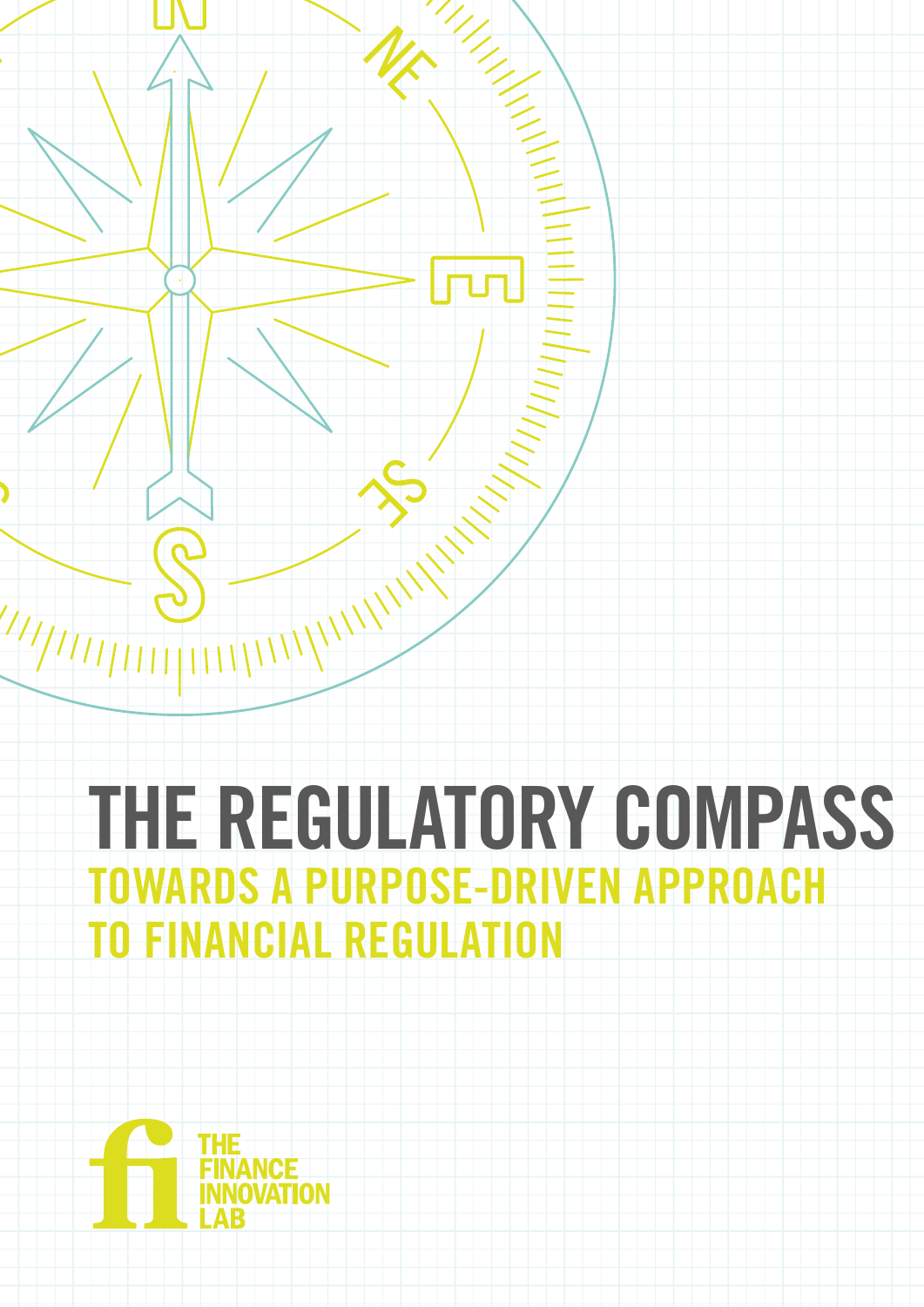## **EXECUTIVE SUMMARY**

We are living through a period of major political and economic uncertainty. While Brexit and new global forces reshape our economy, the rise of digital technologies could set our financial system on the path to greater fairness, responsibility and democracy – or the reverse.

It would be tempting at this point to focus on preserving our current financial system, often seen as the 'goose that lays the golden eggs' in our economy. Yet this system is arguably no more resilient than before the financial crisis, and – more importantly – it is not adequately serving its end users, channelling sufficient capital to the productive economy, or helping us address the biggest social and environmental issues of our time. Do we cling on to the status quo, with all its shortcomings? Or do we seize the opportunity to return to first principles, and reorient regulation more explicitly around the social purpose of finance?

In this report, we argue that the present moment offers an opportunity to step back and ask ourselves what outcomes we are regulating the financial system *for*, and what kind of financial system – as well as what kind of regulatory system – can best achieve those outcomes.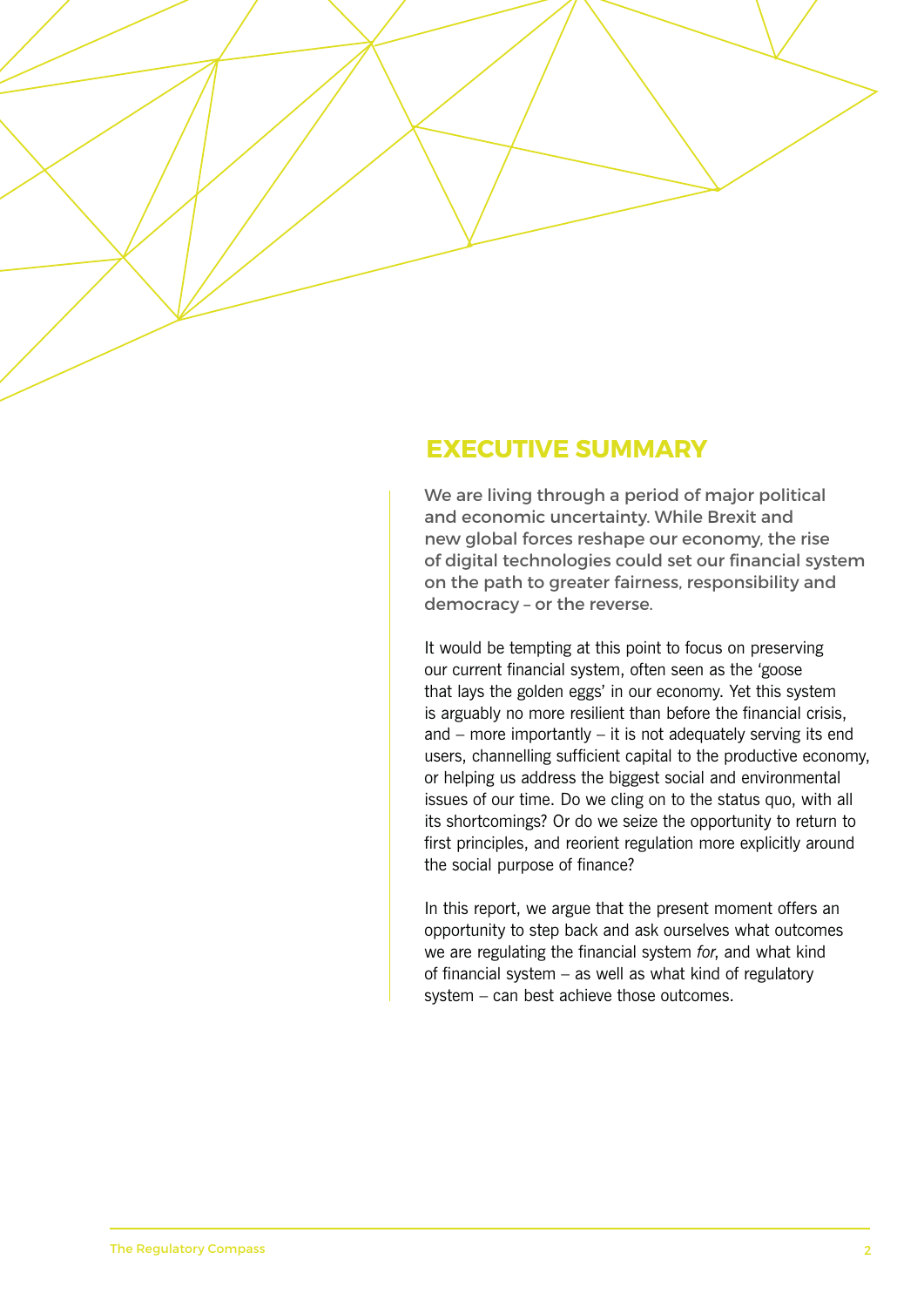## **WHAT IS THE PURPOSE OF FINANCE?**

We identify five immediate purposes served by the financial system: creating money, channelling money, looking after other people's money, sharing risk, and maintaining transaction and settlement systems.

Data on the efficiency of the financial system suggests that the 'overheads' which the industry extracts from society for fulfilling these functions have not reduced in over a century – suggesting that the system does not appear to be delivering its immediate purposes well.

But we need to dig deeper to understand the ultimate purpose of finance: how it creates, deploys and facilitates the movement of money in a way that best enables us to achieve our goals, as individuals, as communities, and as a society. The financial system should be judged not only on how efficient it is at turning money into more money, but also on the social, economic and environmental impacts of that money.

Understanding how the financial system is delivering on this ultimate purpose requires regulators to have a different mandate, mindset and set of metrics. These will need to be subject to some form of democratic debate or policy direction in order to identify the critical domains that need to be measured.

If we want a financial system that meets its social purpose, we also need to take much more of an interest in the purpose of individual businesses within that system. Purpose-driven regulation would look at business and governance models themselves, seeking to nurture those with the greatest potential to deliver positive social value and align the financial system with its social purpose.

In this report, we argue for a new **regulatory compass:** a broad framework which could guide the regulatory system, including the kind of information which regulators ask individual firms to disclose, the way regulators assess the riskiness of new products or businesses, and the criteria they use to select businesses for positive support or incubation.

Finance Innovation Lab 3 3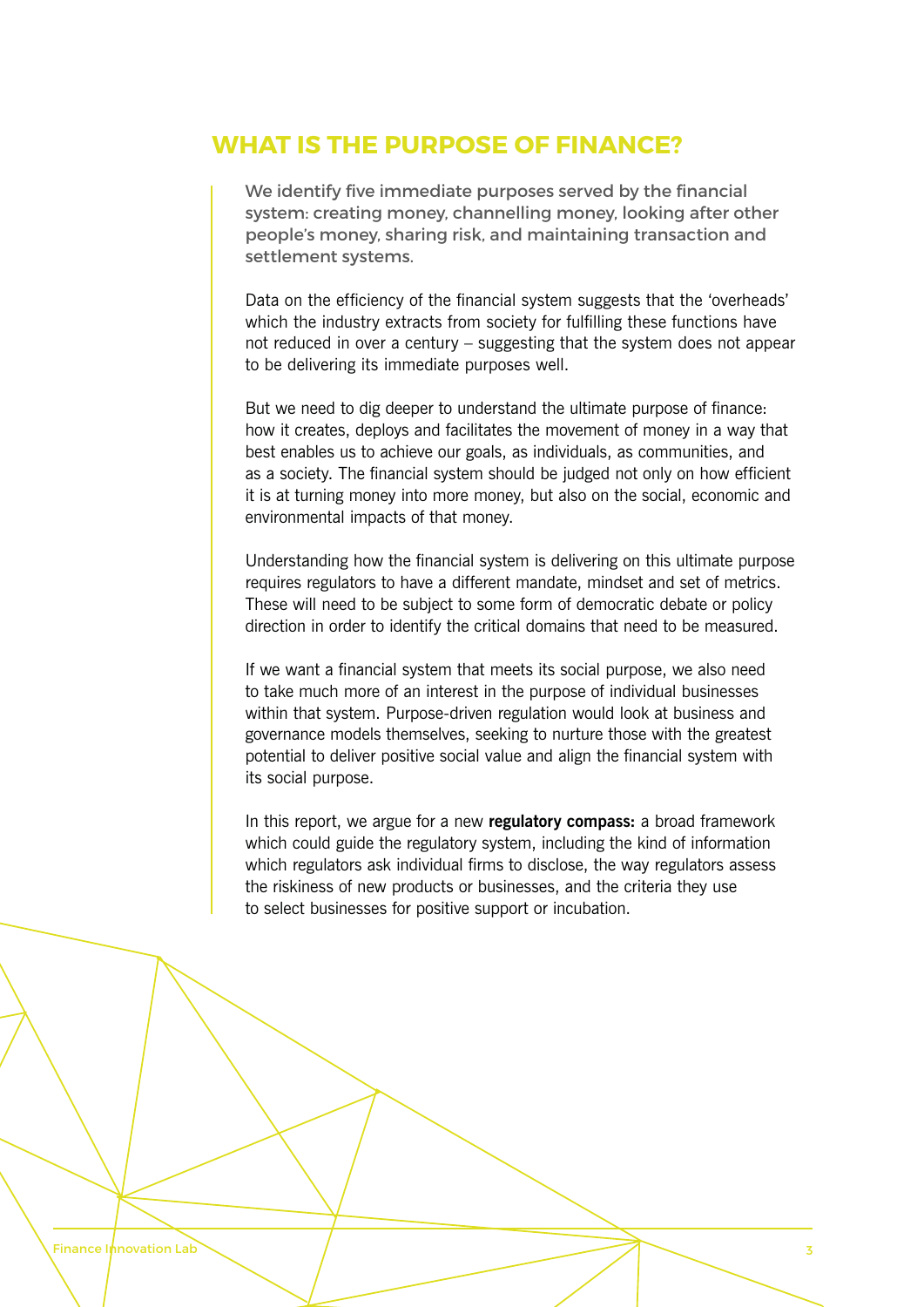# **THE EXPERIENCE OF SOCIAL-PURPOSE BUSINESSES**

The experience of social purpose businesses in our community suggests that regulation – which is frequently assumed to be 'purpose-neutral' – is often designed around the large incumbent firms that dominate the market and are usually focused on profit maximisation. We explore three challenges this raises.

The **volume and complexity of regulation** has proven extremely challenging for smaller, social purpose banks to comply with, since they do not have the same economies of scale or large compliance teams. Capital requirements are a particularly good example of how well-intentioned regulation designed around large incumbent banks can have unintended consequences for others. We argue that the Financial Conduct Authority (FCA) should launch a standalone Diversity Hub to complement its efforts to support innovation; likewise, the Prudential Regulation Authority (PRA) should offer additional support (including a sandbox) for firms that bring diversity to the banking sector, including new community and stakeholder banks.

The **regulation of investment advice and product marketing** is still relatively poor at recognising social and environmental investment objectives. The shift to automation risks exacerbating these problems – particularly if machine learning techniques use historical data that reproduce historical biases that no longer reflect society's views. We argue that the FCA should adopt a human-centred approach to regulation, starting from the perspective of a person who has a range of objectives for their finances, rather than assuming maximum financial return is the sole aim.

**Regulatory approaches to innovation** tend to focus on technological developments, to the detriment of other forms of innovation, particularly new business models centred on social or environmental purpose. The authorisation process can be especially challenging for these types of firms; often the unique risks of social purpose models are considered, but not the unique benefits. We argue that regulators need a framework for thinking about the societal challenges we want innovation to solve – and thus the kinds of innovation we want to support – rather than focusing solely on increasing competition through technological innovation.

#### **Three regulatory fallacies**

We identify three fallacies that permeate current regulatory thinking:

- > The fallacy of composition (if every unit in the system works, the whole system works)
- > The fallacy of neutrality (current regulatory approaches are values-free and any changes to this would mean taking an unjustified moral stance)
- > The fallacy of market efficiency (competition and 'market integrity' are effective proxies for the outcomes we want the financial system to serve).

We can either transfer these flawed assumptions to a new regulatory regime, or take this opportunity for a deeper reconsideration of how we regulate financial systems.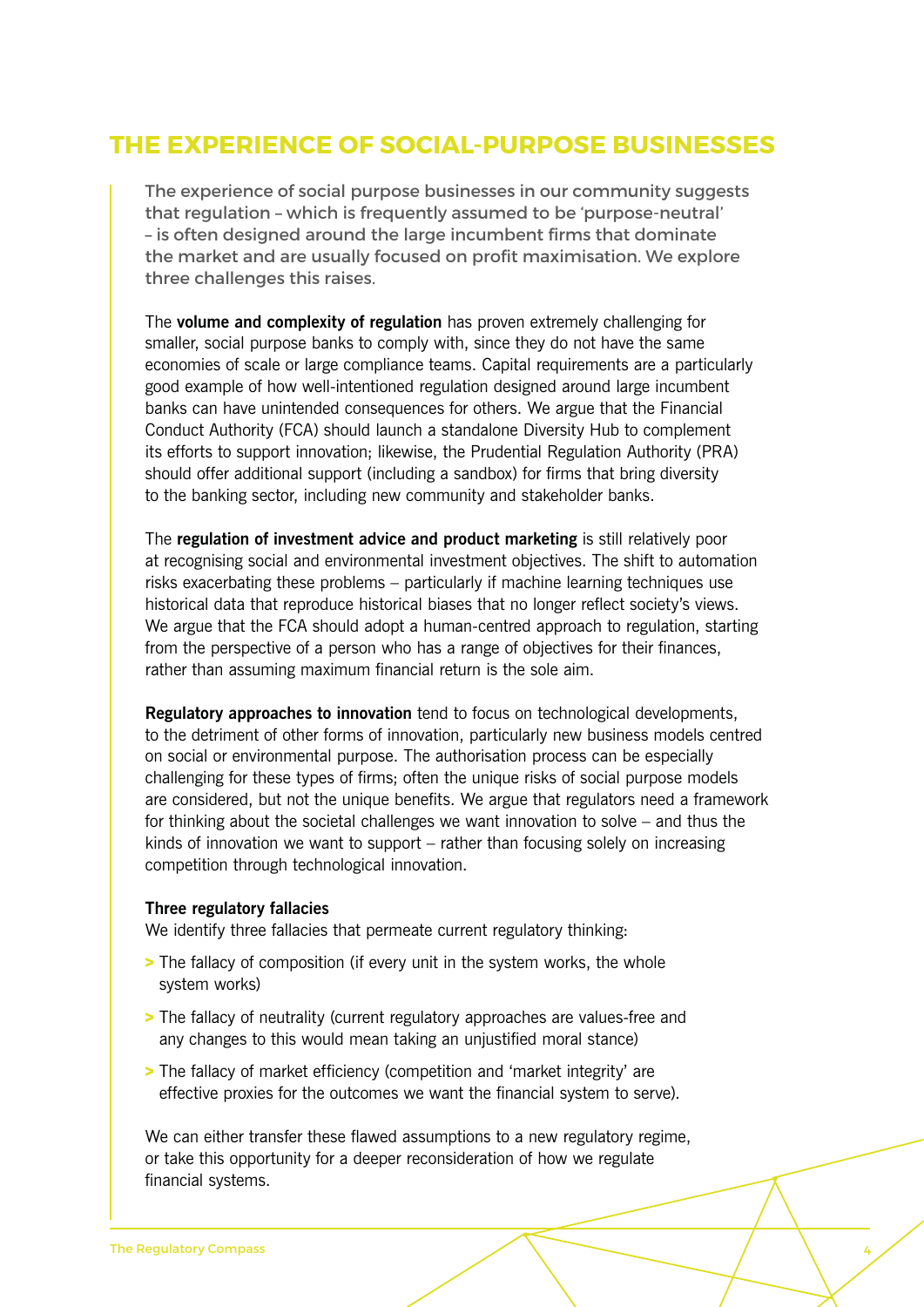# **THE REGULATORY COMPASS**

UK regulators – and the policymakers who instruct them – need to develop a more explicit, rounded and substantive concept of what social purpose means in the context of financial services. This should then act as a compass which guides regulation at every level.

An understanding of the purpose of the financial system as a whole should translate into an understanding of the purpose of each organisation within the system, and how that shapes and is shaped by its ownership, governance, business model, culture and incentives. Only then can regulatory bodies meaningfully measure how well the system and each firm is delivering its key outcomes.

This shift demands democratic discussion. While regulators might reasonably argue that it is not their job to decide the purpose of the businesses they regulate, it *is* the job of politicians to ensure regulation is promoting the social outcomes that the public want to see.

Within this overarching framework of purpose, we identify three core dimensions of the regulatory compass:



**Mandates** – Ensuring that regulators have a mandate to hold the financial system to account for its ultimate purpose. This should involve full democratic consultation, including through participatory methods such as citizens' juries, to ensure that the voices of ordinary users of finance and others affected by its activities are heard.



**Metrics** – Creating the right measures to assess how well finance is serving its purpose. Metrics should be set at the level of the whole system, business purpose, culture and incentives, the purposes of individual users, and the contribution of financial firms to key sectors in the productive economy.



**Mindset** – Developing a human-centred approach to regulation and technology, driven by direct user engagement and an understanding of the role of motivation, judgement and bias in technology.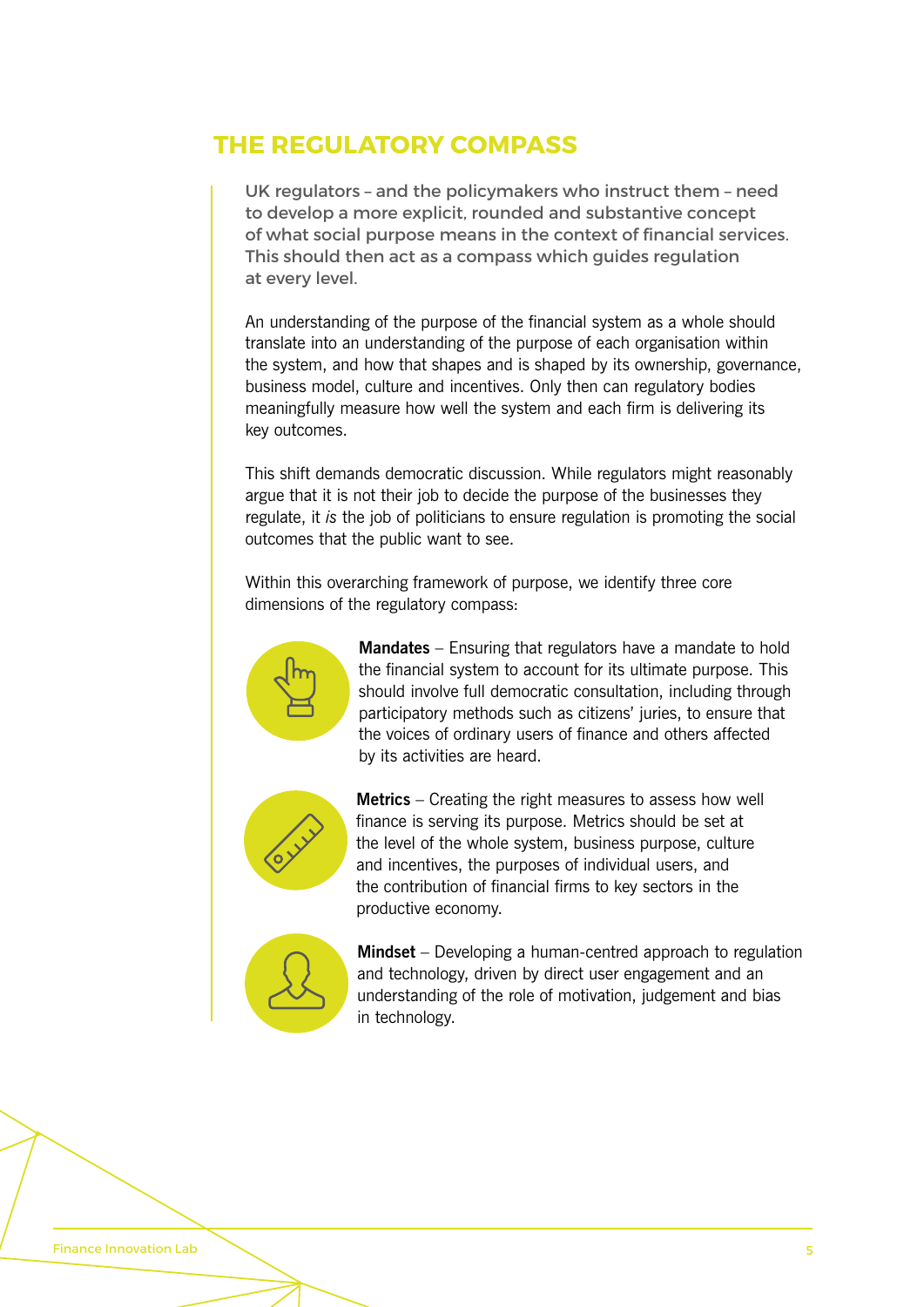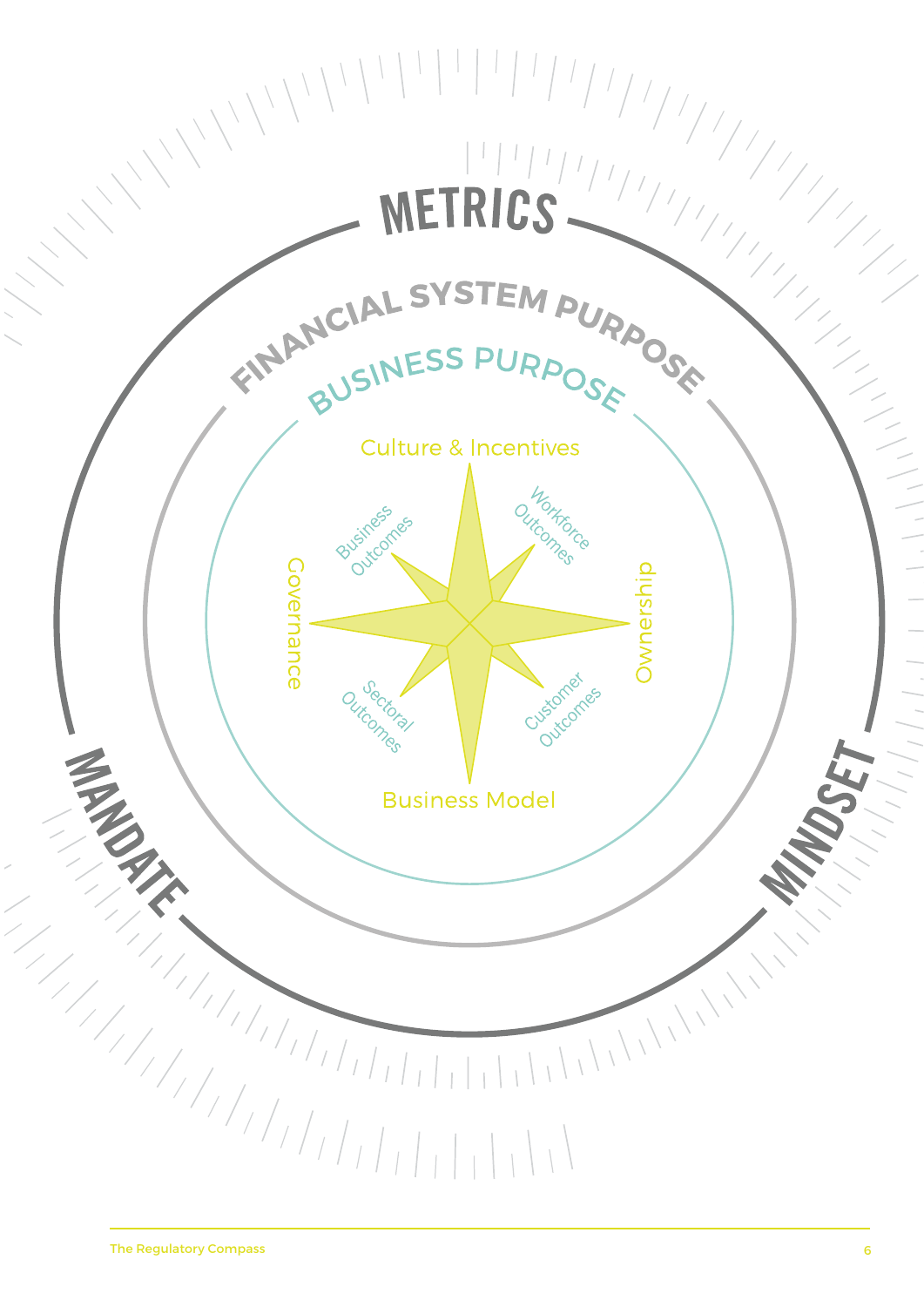### We recommend that government:

**RECOMMENDATIONS**

Conducts a review, based on full democratic consultation, to develop an agreed set of purposes for the financial system.

Uses the results to update the mandate of the Bank of England and the FCA.

Reports to Parliament on a regular basis on how these objectives are being achieved.

## We recommend that regulators:

Adopt a new set of metrics against which to measure their success.

Seek to embed these purposes in their approach to assessing and managing systemic risks.

Identify and support the governance, ownership and business models that can best align the financial system with its social purpose.

Develop a mindset that sees 'consumers' as whole human beings with a range of motivations.

Embed an explicit understanding of social purpose into their approach to encouraging innovation and regulating new markets.

Embed an understanding of the value of diversity into the authorisation and regulation process, including establishing a new Diversity Hub to enable firms with atypical governance and business models to demonstrate the viability of their approach.

Monitor and hold firms to account for the human outcomes of technological developments.

Use regtech to focus time and energy on face-to-face interaction, aiming to build a deep understanding of firms' culture and business practices.